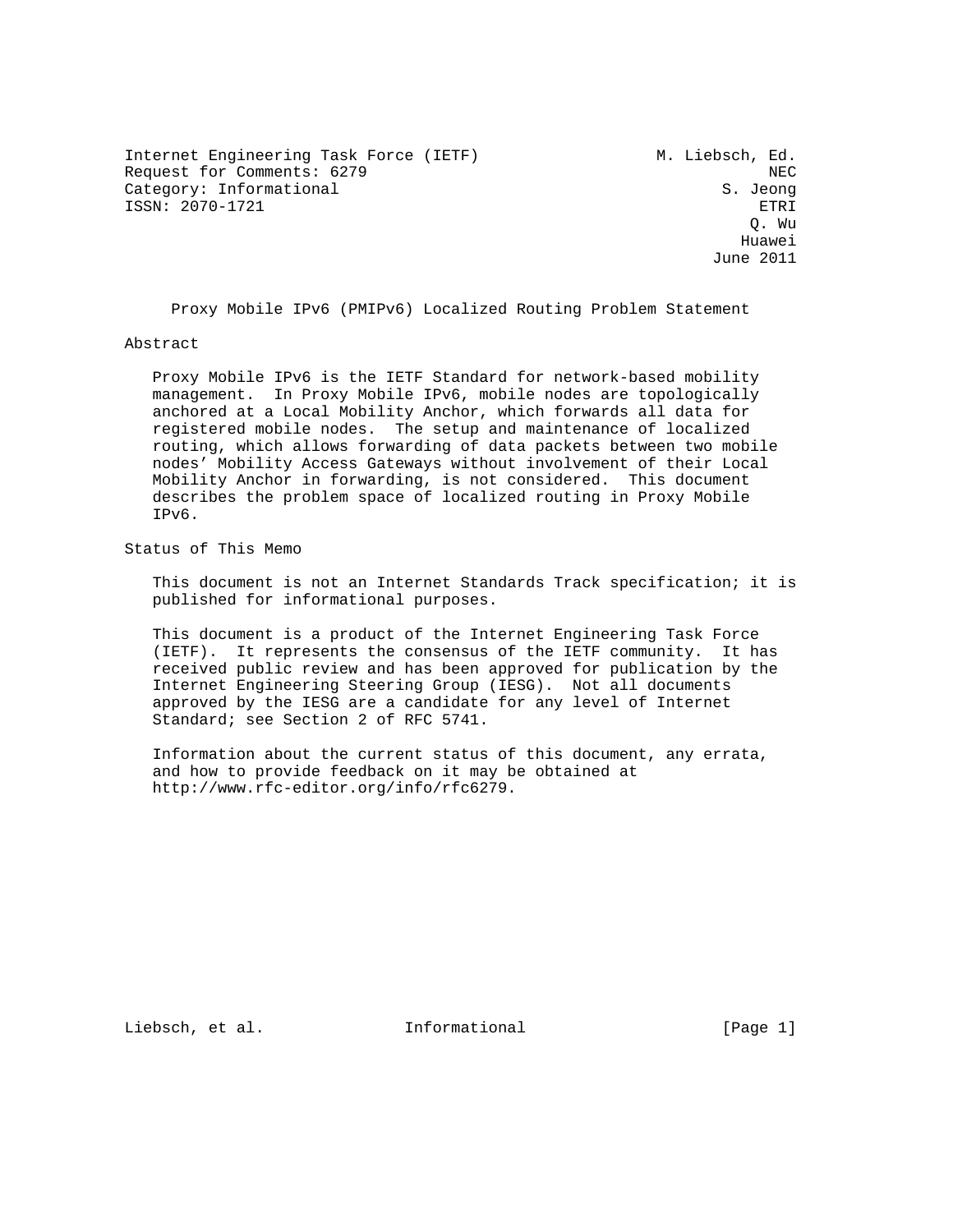#### Copyright Notice

 Copyright (c) 2011 IETF Trust and the persons identified as the document authors. All rights reserved.

 This document is subject to BCP 78 and the IETF Trust's Legal Provisions Relating to IETF Documents

 (http://trustee.ietf.org/license-info) in effect on the date of publication of this document. Please review these documents carefully, as they describe your rights and restrictions with respect to this document. Code Components extracted from this document must include Simplified BSD License text as described in Section 4.e of the Trust Legal Provisions and are provided without warranty as described in the Simplified BSD License.

# Table of Contents

|  | 3. Problem Statement for Localized Routing in PMIPv6 4 |
|--|--------------------------------------------------------|
|  |                                                        |
|  |                                                        |
|  |                                                        |
|  | 3.3.1. Localized Routing for Communication between     |
|  |                                                        |
|  |                                                        |
|  | 4. Functional Requirements for Localized Routing       |
|  |                                                        |
|  |                                                        |
|  |                                                        |
|  |                                                        |
|  |                                                        |
|  |                                                        |
|  |                                                        |

#### 1. Introduction

 The IETF has specified Proxy Mobile IPv6 (PMIPv6) [RFC5213] as the base protocol for network-based localized mobility management (NetLMM). The scope of the base protocol covers the setup and maintenance of a tunnel between a Mobile Node's (MN's) Mobile Access Gateway (MAG) and its selected Local Mobility Anchor (LMA). Data packets will always traverse the MN's MAG and its LMA, irrespective of the location of the MN's remote communication endpoint. Even though an MN may be attached to the same MAG or a different MAG as its Correspondent Node (CN) within the same provider domain, packets being associated with their communication will traverse the MN's and the CN's LMA, which can be located topologically far away from the MN's and the CN's MAG or even in a separate provider domain.

Liebsch, et al. Informational [Page 2]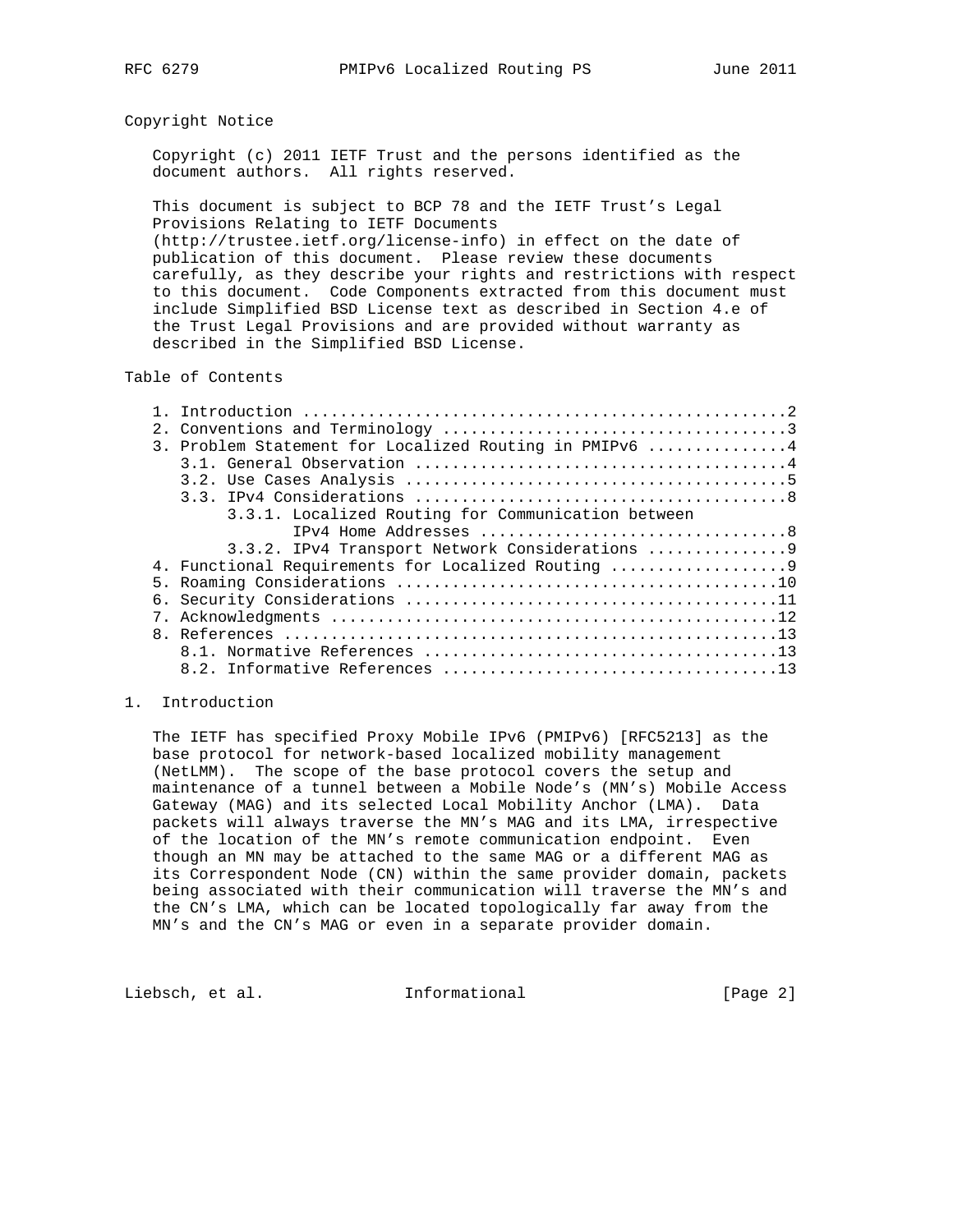[RFC5213] addresses the need to enable local routing of traffic between two nodes being attached to the same MAG, but does not specify the complete procedure to establish such localized routing state on the shared MAG.

 The NetLMM Extensions (NetExt) Working Group has an objective to design a solution for localized routing in PMIPv6. This objective includes the specification of protocol messages and associated protocol operation between PMIPv6 components to support the setup of a direct routing path for data packets between the MN's and the CN's MAG, while both hosts receive mobility service according to the PMIPv6 protocol [RFC5213]. As a result of localized routing, these packets will be forwarded between the two associated MAGs without traversing the MN's and the CN's LMA(s). In cases where one or both nodes hand over to a different MAG, the localized routing protocol maintains the localized routing path. Relevant protocol interfaces may include the interface between associated MAGs, between a MAG and an LMA, and between LMAs. The setup of localized routing with CNs not registered with a PMIPv6 network is out of scope of the NetExt solution and this problem statement.

 This document analyzes and discusses the problem space of always using the default route through two communicating mobile nodes' local mobility anchors. Furthermore, the problem space of enabling localized routing in PMIPv6 is analyzed and described, while different communication and mobility scenarios are taken into account. Based on the analysis, a list of key functional requirements is provided, serving as input to the design of the protocol solution.

2. Conventions and Terminology

 The key words "MUST", "MUST NOT", "REQUIRED", "SHALL", "SHALL NOT", "SHOULD", "SHOULD NOT", "RECOMMENDED", "MAY", and "OPTIONAL" in this document are to be interpreted as described in [RFC2119].

 This document uses the terminology of [RFC5213]. In addition, the following terms are used in the context of this problem statement:

 o Mobile Node (MN): Mobile Node without IP mobility support, which is attached to a Mobile Access Gateway (MAG) and registered with a Local Mobility Anchor (LMA) according to the PMIPv6 specification [RFC5213].

Liebsch, et al. 1nformational [Page 3]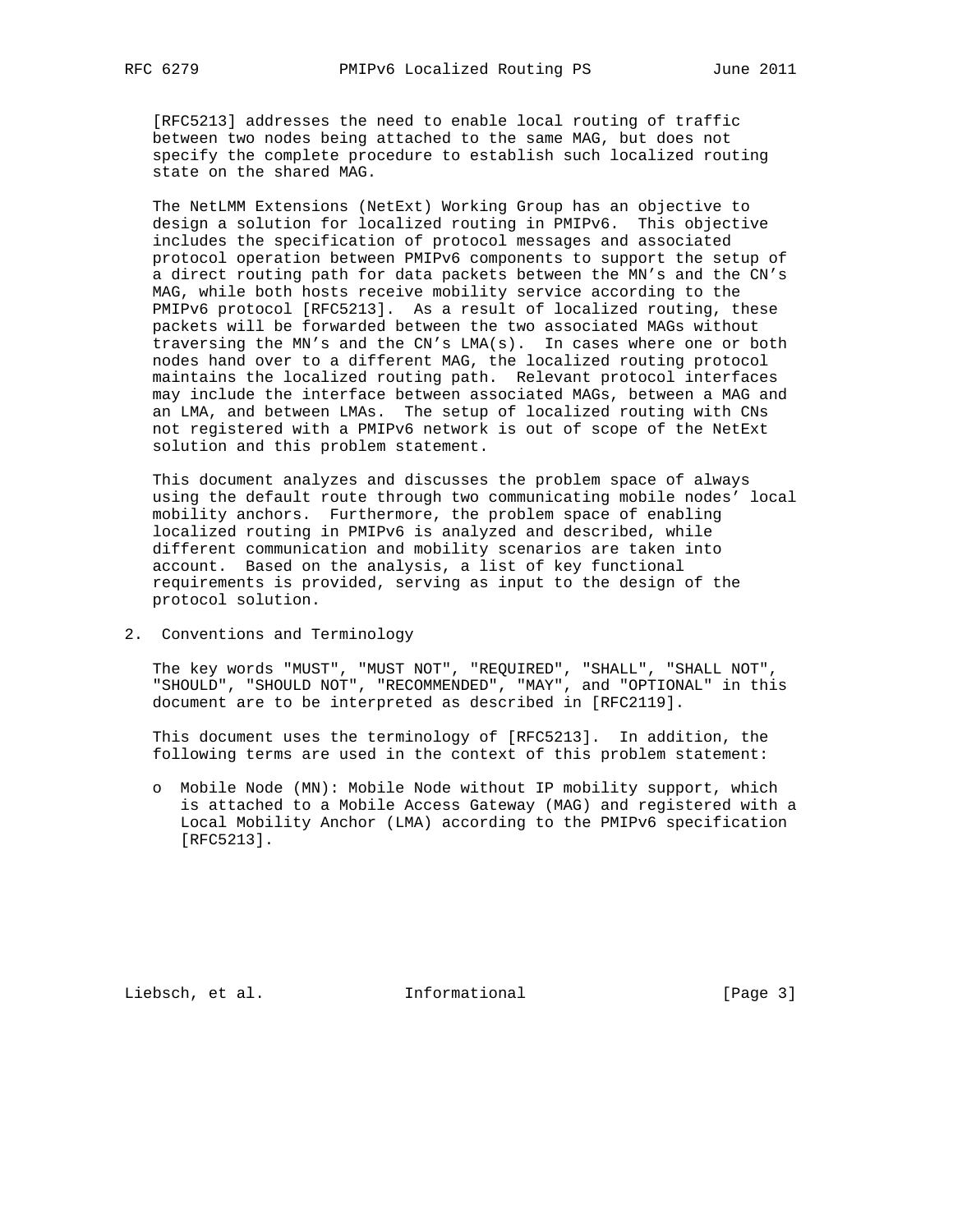- o Correspondent Node (CN): Correspondent Node according to its definition in [RFC3775] with or without IP mobility support. The CN represents the communication peer of an MN that is attached to a MAG and registered with an LMA according to the PMIPv6 specification.
- o Localized Routing: Result of signaling to set up routing states on relevant network entities to allow forwarding of data packets between an MN and a CN, which are attached to MAGs sharing the same provider domain, without intervention of the MN's LMA and the CN's LMA in data forwarding.
- o Localized Routing States: Information for localized routing on relevant forwarding entities on the optimized data path between an MN and a CN. Such information includes route entries and tunnel endpoints and may include further information about the MN and the CN, such as the communicating nodes' Mobile Node Identifier and their assigned Home Network Prefix.
- o Provider Domain: A network domain in which network components are administered by a single authority, e.g., the mobile operator.
- 3. Problem Statement for Localized Routing in PMIPv6
- 3.1. General Observation

 The Mobile IPv6 (MIPv6) protocol [RFC3775] has built-in mechanisms for direct communication between an MN and a CN. Mechanisms for route optimization in MIPv6 cannot be directly applied in PMIPv6. Following the paradigm of PMIPv6, MNs are not involved in mobility signaling and hence cannot perform signaling to set up localized routes. Instead, the solution for localized routing must consider functions in the network to find out whether or not a localized route is to be used and then control the setup and maintenance of localized routing states accordingly without any assistance from the MN and the CN. In the case of communication between two nodes attached to the PMIPv6 network infrastructure and where each node is registered with an LMA, data packets between these two nodes will always traverse the responsible LMA(s). At least some deployments would benefit from having such communication localized, rather than having packets traverse the core network to the LMA(s). In the context of this document, such localized communication comprises offloading traffic from LMAs and establishing an optimized forwarding path between the two communication endpoints.

 Localized routing is understood in [RFC5213] as optimization of traffic between an MN and a CN that are attached to an access link connected to the same MAG. In such a case, the MAG forwards traffic

Liebsch, et al. 1nformational [Page 4]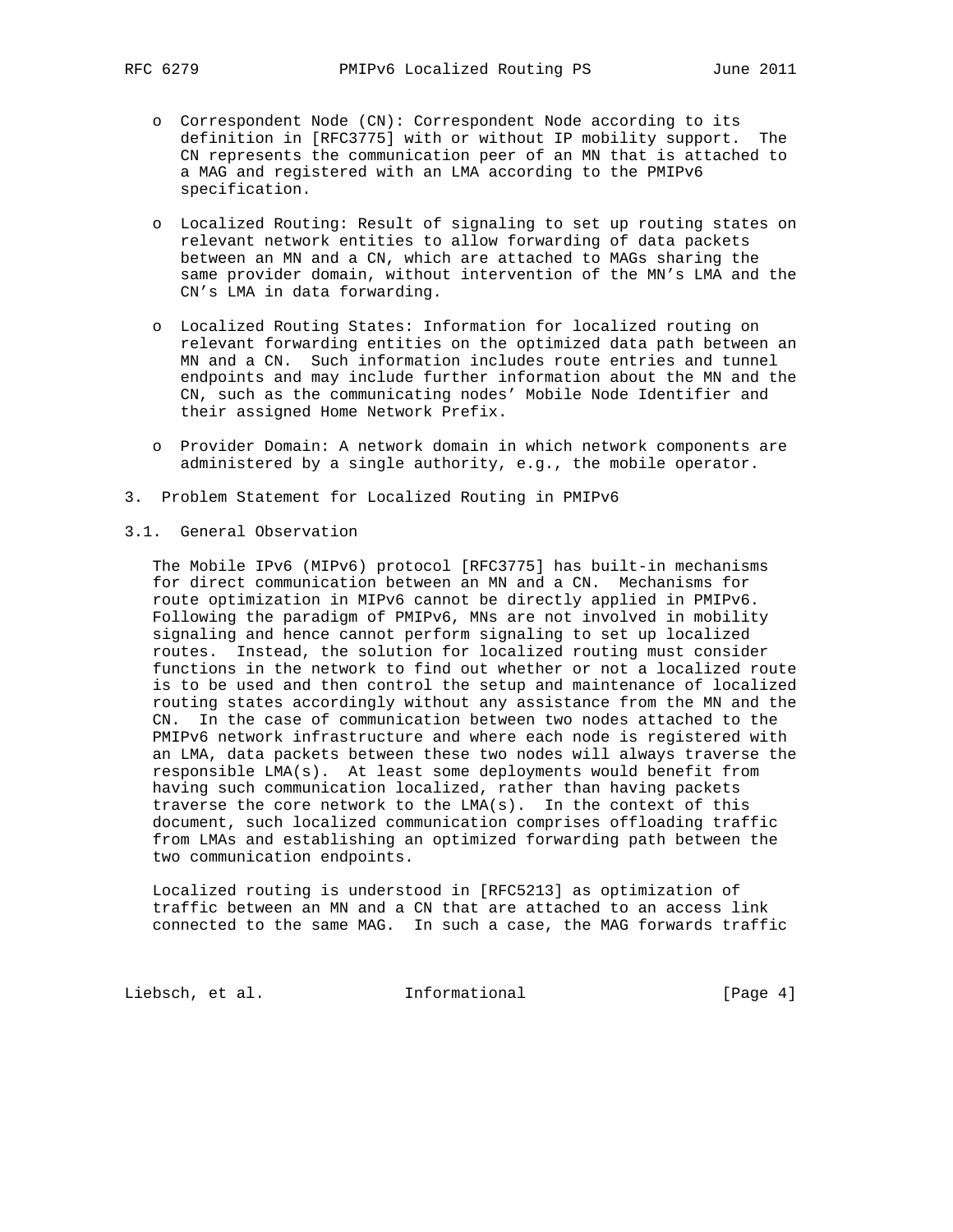directly between the MN and the CN, assuming the MAG is enabled to support this feature (setting of the EnableMAGLocalRouting flag on the MAG) and the MN's LMA enforces this optimization. [RFC5213] does not specify how an LMA can enforce optimization for such local communication. Maintaining local forwarding between the MN and the regular IPv6 CN gets more complex in the case where the MN performs a handover to a different MAG. Such a use case is not considered in the specification and is out of scope of this problem statement. This document focuses on use cases where both nodes, the MN and the CN, are within a PMIPv6 network and served by an LMA in a domain of LMAs.

 With localized routing, operators have the possibility of offloading traffic from LMAs and from the core network. Establishment of a direct path between the MN's and the CN's MAG can be beneficial for the following reasons: First, by limiting the communication to the access nodes, the data traffic traversing the MAG - LMA path (network) can be reduced. This is significant, considering that the transport network between the access and the core is often the bottleneck in terms of costs and performance. Second, there may be performance benefits for data flows between the MN and the CN in terms of delay and packet loss, especially when the MN and the CN are attached to the same MAG and the LMA is topologically far away from that MAG. Even when the MN and the CN are attached to different MAGs, there could be benefit in limiting the communication to the access network only, rather than traversing the transport network to the LMA. Furthermore, offloading traffic from the LMA by means of localized routing can improve scalability of the LMA, as it represents a bottleneck for traffic being forwarded by many MAGs.

## 3.2. Use Cases Analysis

 This problem statement focuses on local communication between PMIPv6 managed nodes, which attach to MAGs sharing the same provider domain. The following list analyzes different use cases, which consider the existence of multiple LMAs. Figure 1 depicts a PMIPv6-based network with two mobility anchors. According to [RFC5213], the MN moves in the PMIPv6 domain being built by its LMA and MAG. The same applies to the CN, which moves in the PMIPv6 domain built by the CN's LMA and MAG. The analysis takes no assumption on whether the MN and the CN share the same PMIPv6 domain or not.

Liebsch, et al. 1nformational [Page 5]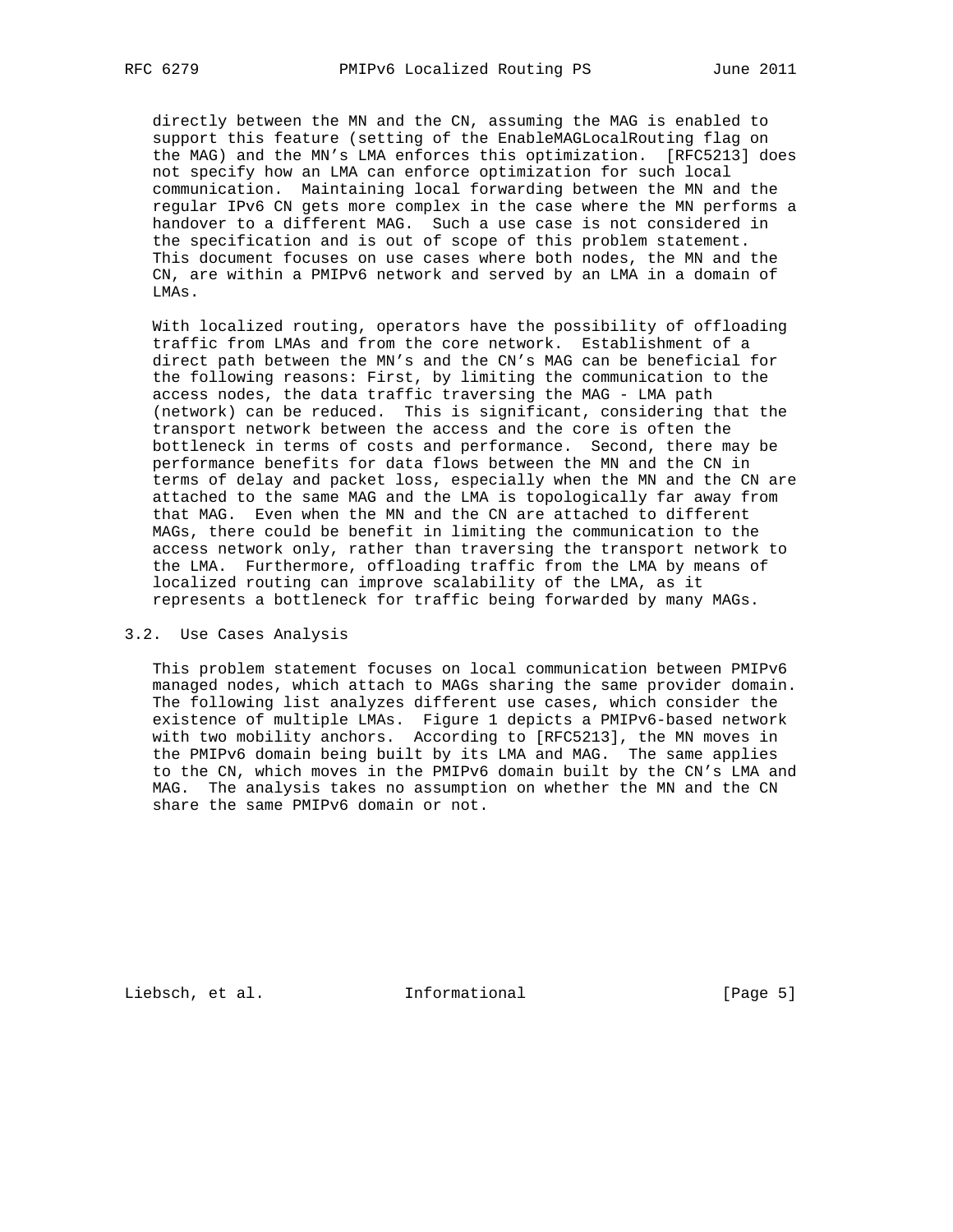

Figure 1: Reference Architecture for Localized Routing in PMIPv6

 All "A" use cases below assume that both the MN and the CN are registered with an LMA according to the PMIPv6 protocol. Whereas MAG1 is always considered as the MN's current Proxy Care-of Address, the CN can be either connected to the same MAG or to a different MAG or LMA as the MN. Accordingly, these topological differences are denoted as follows:

A[number of MAGs][number of LMAs]

- A11: The MN and the CN (CN1) connect to the same MAG (MAG1) and are registered with the same LMA (LMA). The common MAG may forward data packets between the MN and the CN directly without forwarding any packet to the LMA. [RFC5213] addresses this use case, but does not specify the complete procedure to establish such localized routing state on the shared MAG.
- A12: The MN and the CN (CN1) connect to the same MAG (MAG1) and are registered with different LMAs (LMA1 and LMA2). The common MAG may forward data packets between the MN and the CN directly without forwarding any packet to the LMAs. Following the policy of [RFC5213] and enforcement of the setup of a localized forwarding path, potential problems exist in the case where LMA1 and LMA2 differ in their policy to control the MAG.
- A21: The CN (CN2) connects to a different MAG (MAG2) than the MN (MAG1), but the MN and the CN are registered with the same LMA (LMA1). The result of localized routing should be the existence

Liebsch, et al. 1nformational [Page 6]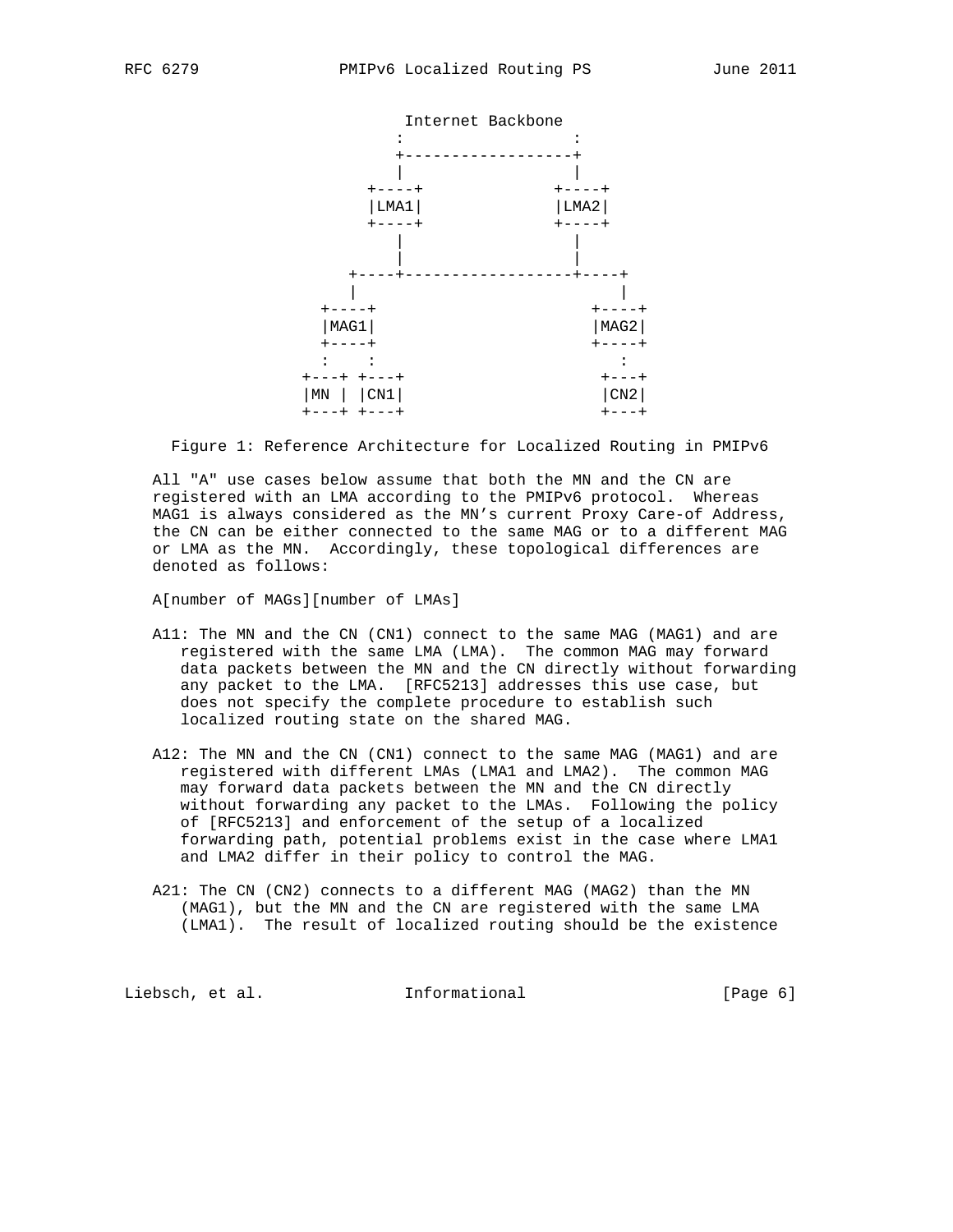of routing information at MAG1 and MAG2, which allows direct forwarding of packets between the MN's MAG1 and the CN's MAG2. As LMA1 is the common anchor for the MN and the CN and maintains location information for both nodes, no major race condition and instability in updating the states for localized routing is expected.

 A22: The CN (CN2) connects to a different MAG (MAG2) and a different LMA (LMA2) than the MN (MAG1, LMA1). The result of localized routing should be the existence of routing information at MAG1 and MAG2, which allows direct forwarding of packets between the MN's MAG1 and the CN's MAG2. As the location information of the CN and the MN is maintained at different LMAs, both LMAs need to be involved in the procedure to set up localized routing. In the case of a handover of the MN and/or the CN to a different MAG, non-synchronized control of updating the states for localized routing may result in race conditions, superfluous signaling, and packet loss.

 The following list summarizes general problems with setting up and maintaining localized routing between an MN and a CN. In the context of this problem statement, the MN and the CN are always assumed to be registered at an LMA according to the PMIPv6 protocol [RFC5213].

- o MNs do not participate in mobility management and hence cannot perform binding registration at a CN on their own. Rather, entities in the network infrastructure must take over the role of MNs to set up and maintain a direct route. Accordingly, a solution for localized routing in PMIPv6 must specify protocol operation between relevant network components, such as between a MAG and an LMA, to enable localized routing for data traffic without traversing the MN's and the CN's LMA(s).
- o In the case where the MN and the CN are both registered with different LMAs according to the PMIPv6 protocol, relevant information for the setup of a localized routing path, such as the current MAG of the MN and the CN, is distributed between these LMAs. This may complicate the setup and stable maintenance of states enabling localized routing.
- o In the case where localized routing between an MN and a CN has been successfully set up and both nodes move and attach to a new access router simultaneously, signaling the new location and maintenance of states for localized routing at relevant routers may run into a race condition situation. This can happen in the case where coordination of signaling for localized routing and provisioning of relevant state information is distributed between different network entities, e.g., different LMAs. In such a case,

Liebsch, et al. 1nformational [Page 7]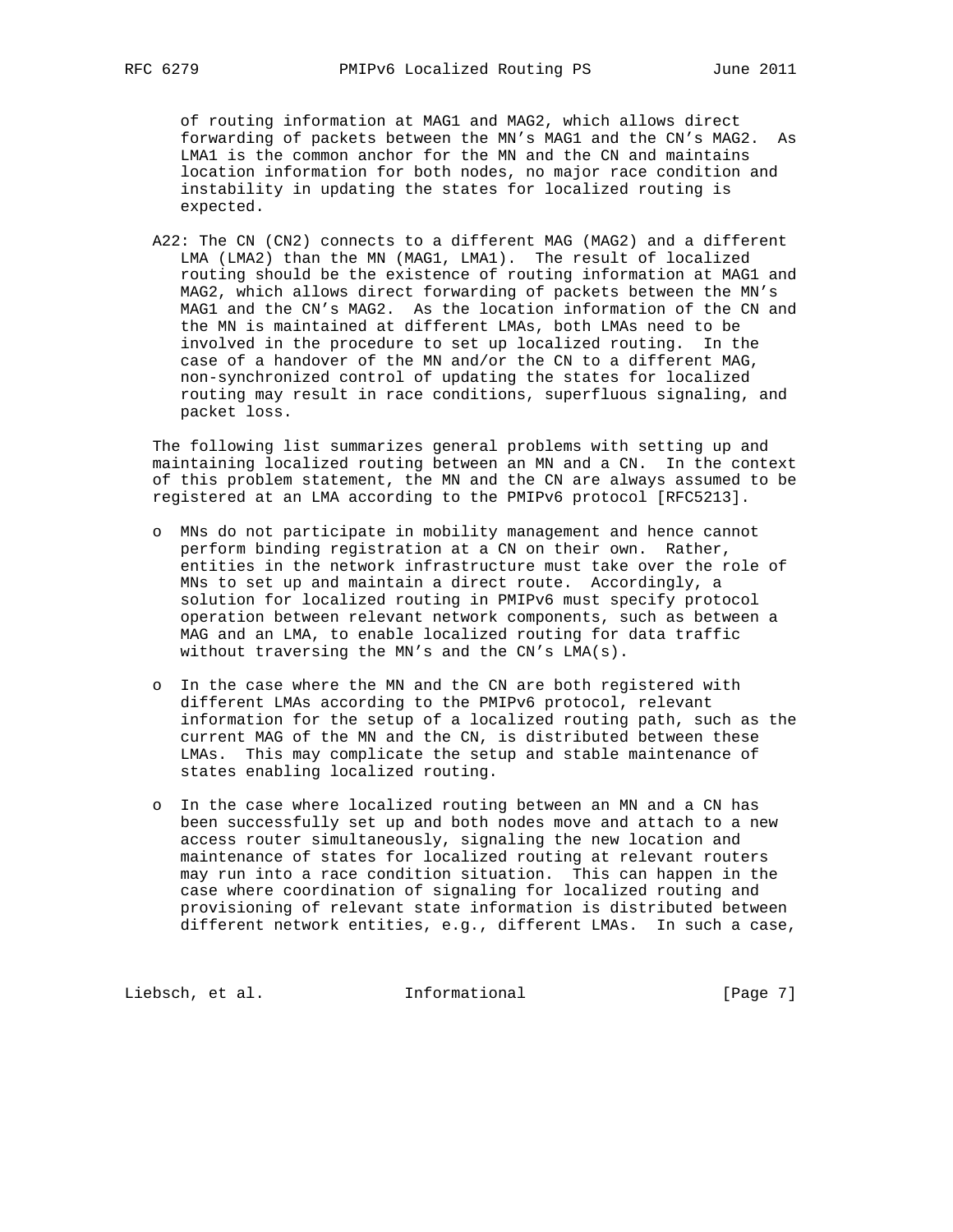as a result of the MN's handover, updated information about the MN's location may arrive at the CN's previous MAG, while the CN has already moved to a new MAG. The same applies to the other direction, where the system may update the MN's previous MAG about the CN's new location, while the MN has moved to a new MAG in the meantime. The protocol solution must deal with such exceptional handover cases efficiently to avoid or resolve such problems.

# 3.3. IPv4 Considerations

 According to [RFC5844], the basic configuration requirements for supporting IPv4 in PMIPv6 are that LMAs and MAGs are both IPv4 and IPv6 enabled. Also, LMAs and MAGs must have a globally unique IPv6 address configured, irrespective of enabled support for IPv6 routing between these components. This requirement should also apply to configuration requirements of localized routing.

 Additional issues emerge when localized routing is considered for PMIPv6 with IPv4 support. These can be classified into two general groups: issues with localized routing between an MN's and a CN's IPv4 Home Addresses, and transport plane issues. The following subsections analyze these two groups.

3.3.1. Localized Routing for Communication between IPv4 Home Addresses

 In the case where an LMA and a MAG hold a registration to support IPv4 Home Address mobility for an MN, the MAG and the LMA must support appropriate encapsulation of IPv4 packets. To enable localized routing, the MN's MAG must encapsulate and forward routing path optimized packets to the CN's MAG and needs to ensure that the chosen encapsulation mode is supported by the correspondent MAG. Incompatibility in a selected encapsulation mode causes failure in setting up a localized route.

 When localized routing is used for IPv4 traffic, the conceptual data structures on associated MAGs must be augmented with appropriate parameters for forwarding localized traffic. MAGs may need to maintain a routing state for each MN-CN-pair and make routing decisions for uplink traffic based on the packet's complete IPv4 source and destination address. Hence, conceptual data structures to handle states for localized routes need to comprise this address tuple for unique identification.

Liebsch, et al. 1nformational [Page 8]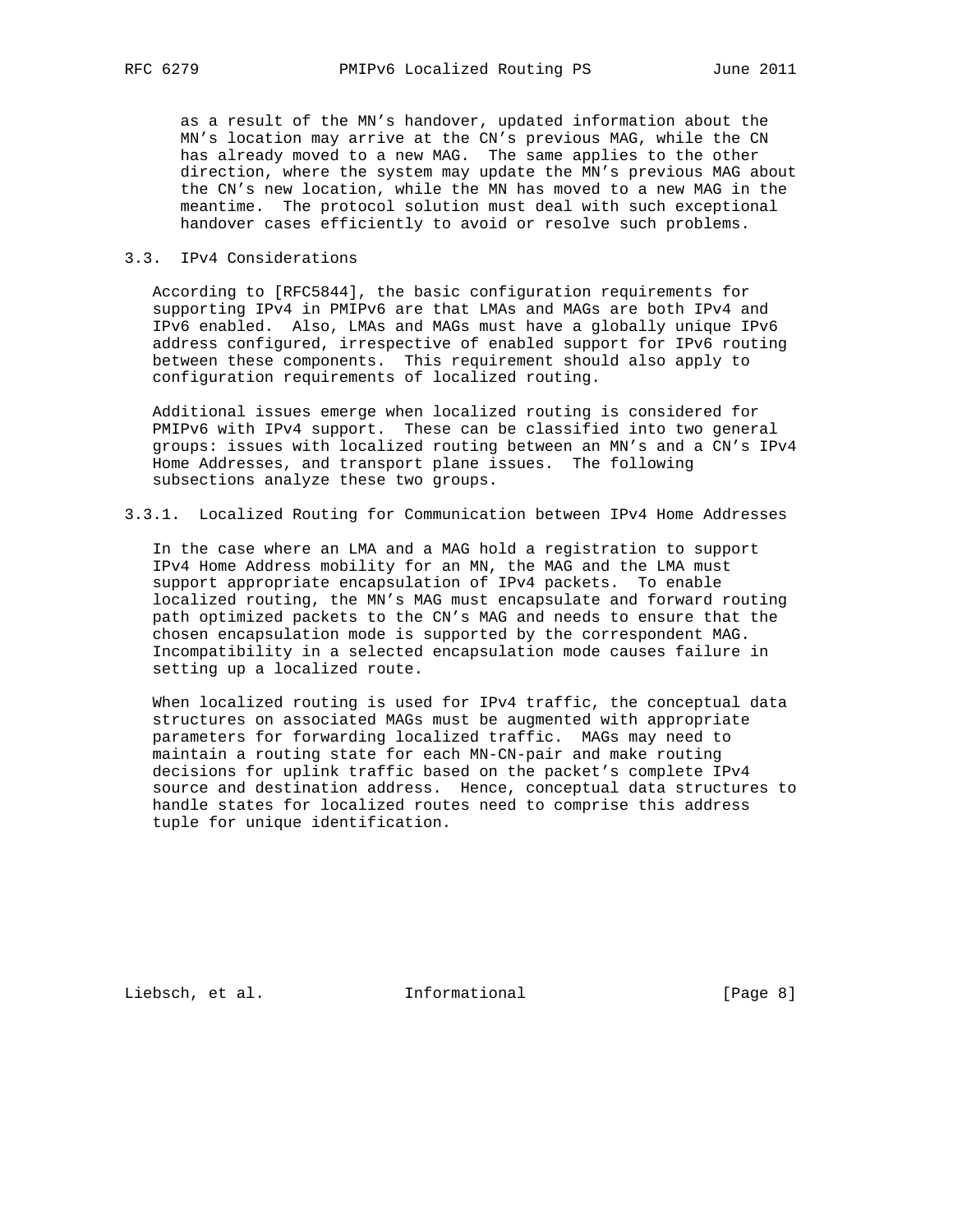As a known constraint, IPv4 addresses of two nodes that hold addresses from a private address space may overlap. To uniquely identify both nodes, the IPv4 address of the MN and the CN must not overlap. To cope with overlapping address spaces, the localized routing solution could use additional mechanisms to tag and uniquely identify the MN and the CN.

# 3.3.2. IPv4 Transport Network Considerations

 The transport network between the LMA and the MAG may be based on IPv6 or IPv4. Deployments may ensure that the same transport mechanism (i.e., IPv6 or IPv4) is used for operational consistency. Similar to the encapsulation requirement stated in the previous section, the IP version used for localized routing is also assumed, by configuration, to be consistent across all MAGs within the associated provider domain. The design of optional mechanisms for negotiating the IP version to use as well as the encapsulation mode to use are outside the scope of the NetExt WG's solution for localized routing.

4. Functional Requirements for Localized Routing

 Several tasks need to be performed by the network infrastructure components before relevant information for such direct communication is discovered and associated states for localized routing can be set up. The following list summarizes some key functions that need to be performed by the PMIPv6-enabled network infrastructure to substitute mobile nodes in setting up a direct route.

- o Detection of the possibility to perform localized routing. This function includes looking at a data packet's source and destination address.
- o Initiation of a procedure that sets up a localized routing path.
- o Discovery of stateful entities (i.e., the LMA(s) and/or the MAG(s)) that maintain and can provide relevant information needed to set up a localized routing path. Such information may include the routable address of an LMA or MAG, where one or both mobile nodes are connected to and registered with that LMA or MAG.
- o Control in setting up and maintaining (e.g., during handover) the localized routing path. Control is also needed to terminate the use of a localized routing path and to delete associated states, whereas a trigger for the termination may come from a non-PMIPv6 related component.

Liebsch, et al. 1nformational [Page 9]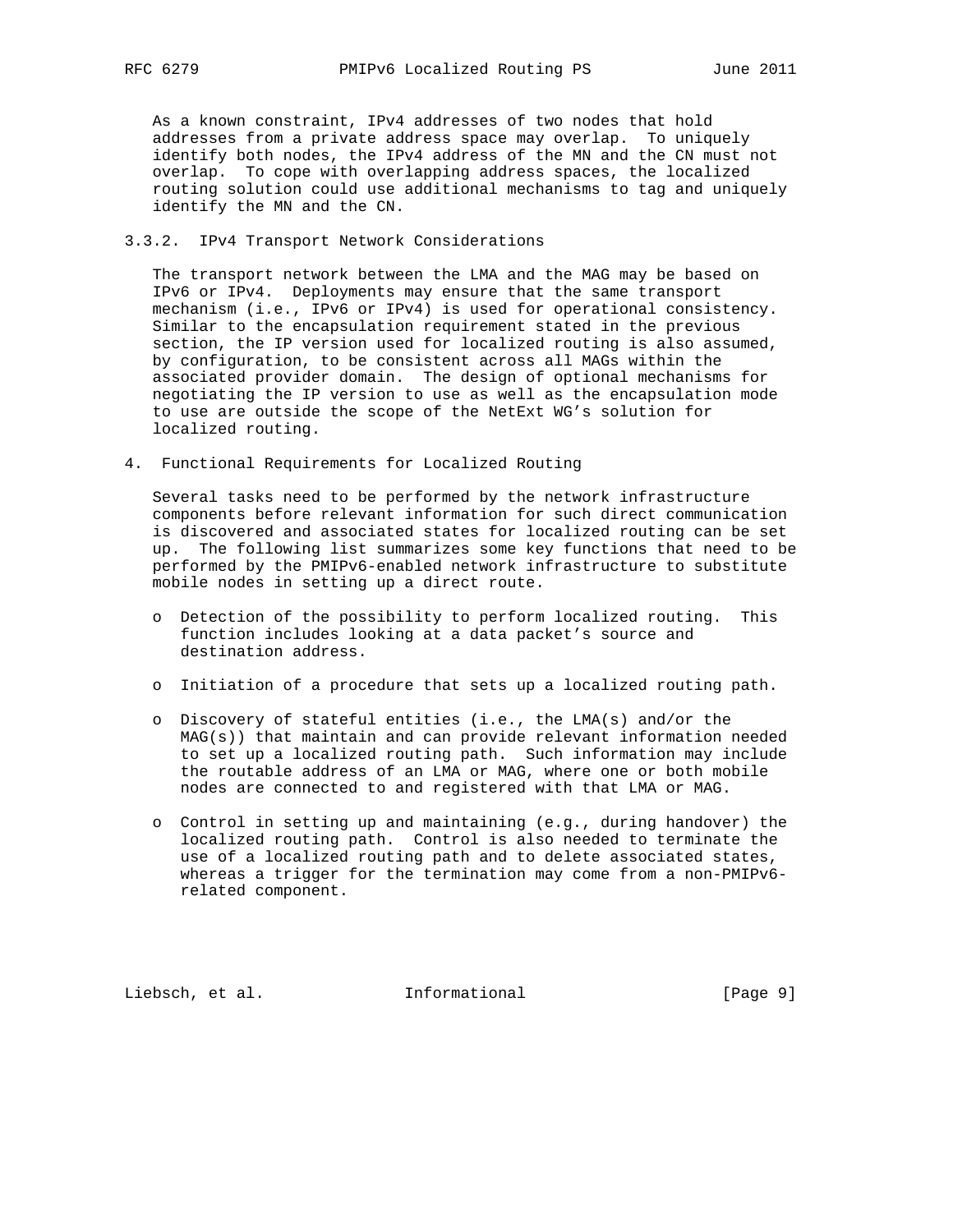- o Enforcement of administrative policy rules to localized routing. Such policies allow operators to have further control of the setup of a localized route and enable the possibility to disallow localized routing, for example, to ensure that traffic traverses charging-related functions on the LMA. Explicit authorization of localized routing is, for example, discussed in [PMIP6-LR]. As a further example, mobile-node- and operator-specific policy rules can be established on PMIPv6 components during PMIPv6 bootstrapping according to [RFC5779].
- 5. Roaming Considerations

 Figure 2 shows PMIPv6 roaming cases where PMIPv6 components (e.g., LMAs, MAGs) tied by the MN and the CN may be distributed between different provider domains (i.e., domain A, B, C) and the MN and/or CN moves from one provider domain to another one. In order to support localized routing when roaming occurs, it is required that MAGs to which the MN and CN connect be within the same provider domain, and each MAG has a security relationship with the corresponding LMA, which maintains the registration of the MN or the CN, respectively.

 According to the roaming model as depicted in Figure 2, the MN's PMIPv6 domain is characterized by its MAG (MAG1/MAG1') and its LMA (LMA1), whereas the CN's PMIPv6 domain is characterized by the CN's MAG (MAG2/MAG2') and its LMA (LMA2/LMA2'). A solution for localized routing cannot take any assumption about whether or not the MN and CN share the same PMIPv6 domain; hence, MAG1/MAG1' may not share a security association with LMA2/LMA2', and MAG2/MAG2' may not share a security association with LMA1, respectively.

 It is not required that LMAs, which hold the registration for the MN and the CN, respectively, be part of the same provider domain as the MAGs where the MN and CN attach. When the MN's MAG and LMA belong to different provider domains (A and C), localized routing is subject to policy governing the service level agreements between these domains. The same applies to the provider domains that provide the CN's MAG and LMA. Based on the above requirements, four PMIPv6 roaming and non-roaming cases can be taken into account.

- o Case 1: The MN's MAG (MAG1), the CN's MAG (MAG2), the MN's LMA (LMA1), and the CN's LMA (LMA2) are located in the same provider domain A.
- o Case 2: The MN's MAG (MAG1), the CN's MAG (MAG2), and the MN's LMA (LMA1) are located in the same domain A, while the CN's LMA (LMA2') is located in provider domain B.

Liebsch, et al. 1nformational [Page 10]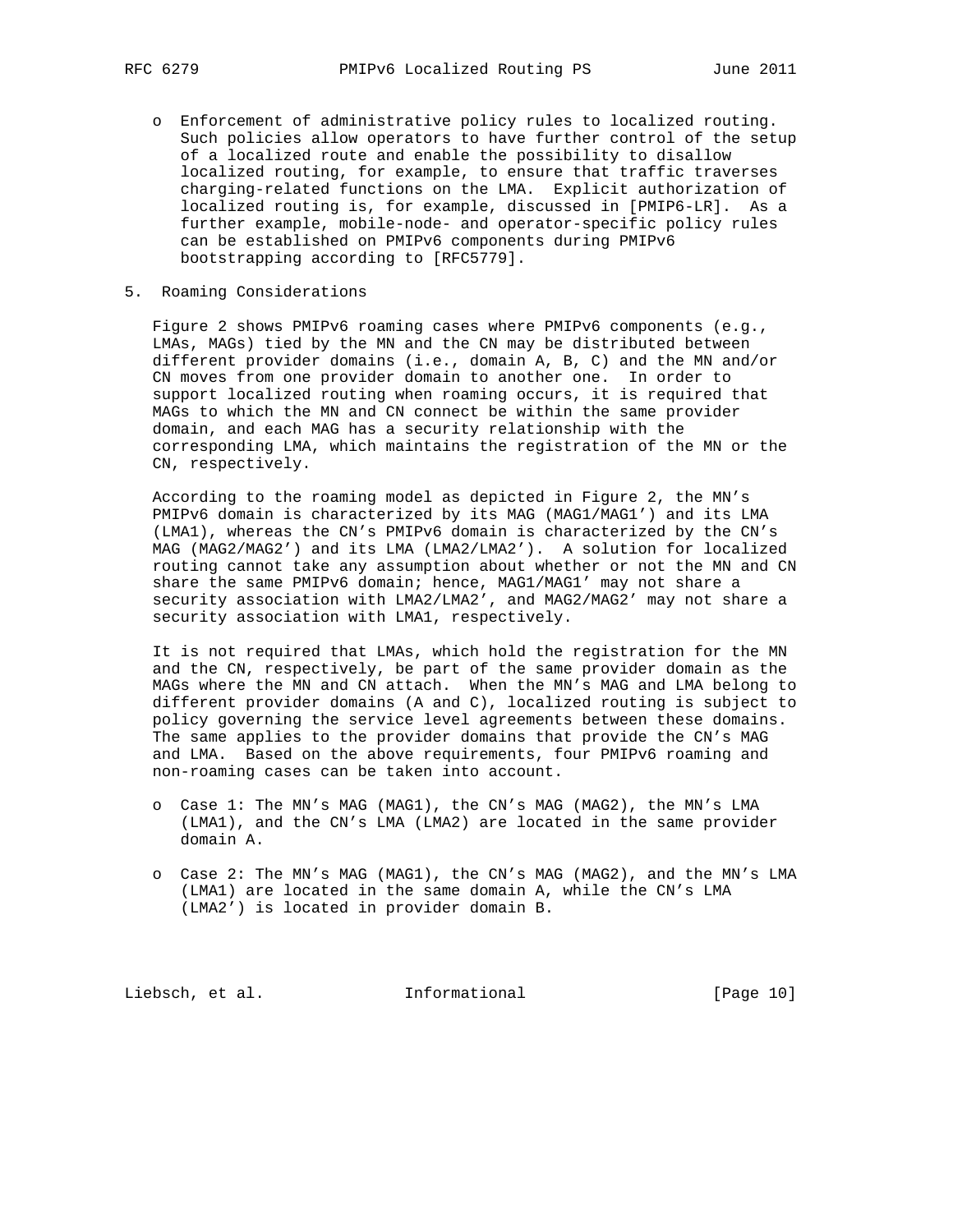- o Case 3: The MN's MAG (MAG1') and the CN's MAG (MAG2') are located in domain C, while the MN's LMA (LMA1) and the CN's LMA (LMA2) are located in provider domain A.
- o Case 4: The MN's MAG (MAG1') and the CN's MAG (MAG2') are located in provider domain C, while the MN's LMA (LMA1) is located in provider domain A and the CN's LMA (LMA2') is located in provider domain B.

 In these roaming cases, the MN can be allowed to roam within its domain (e.g., the MN's home domain in which the MN's LMA is located) or over different domains (e.g., the MN moves from its home domain to a visited domain). During mobility, the CN and MN should remain attached to MAGs of the same provider domain to maintain efficient routing of traffic between their MAGs.

| $+ - - - - +$<br>LMA1<br>$+ - - - - +$ | $+ - - - - +$<br>LMA2<br>$+ - - - - - +$ | $+ - - - - +$<br>LMA2'<br>$+ - - - - +$ |                   |  |  |  |
|----------------------------------------|------------------------------------------|-----------------------------------------|-------------------|--|--|--|
| $+ - - - - +$<br>MAG1<br>$+ - - - - +$ | $+ - - - - +$<br>MAG2<br>+-----+         |                                         |                   |  |  |  |
| Provider Domain A                      |                                          |                                         | Provider Domain B |  |  |  |
| Provider Domain C                      |                                          |                                         |                   |  |  |  |
|                                        | $+ - - - - +$<br>MAG1'                   | $+ - - - - +$<br>MAG2'                  |                   |  |  |  |

Figure 2: PMIPv6 Roaming Cases Considered for Localized Routing

## 6. Security Considerations

+-----+ +-----+

 A protocol solution for localized routing in a PMIPv6 network must counter unauthorized change of a routing path. In particular, the control plane for localized routing must preclude the blocking or hijacking of mobile nodes' traffic by malicious or compromised network components. A security solution must support suitable mechanisms for authentication of control plane components of the localized routing functional architecture for both roaming and

Liebsch, et al. 1nformational [Page 11]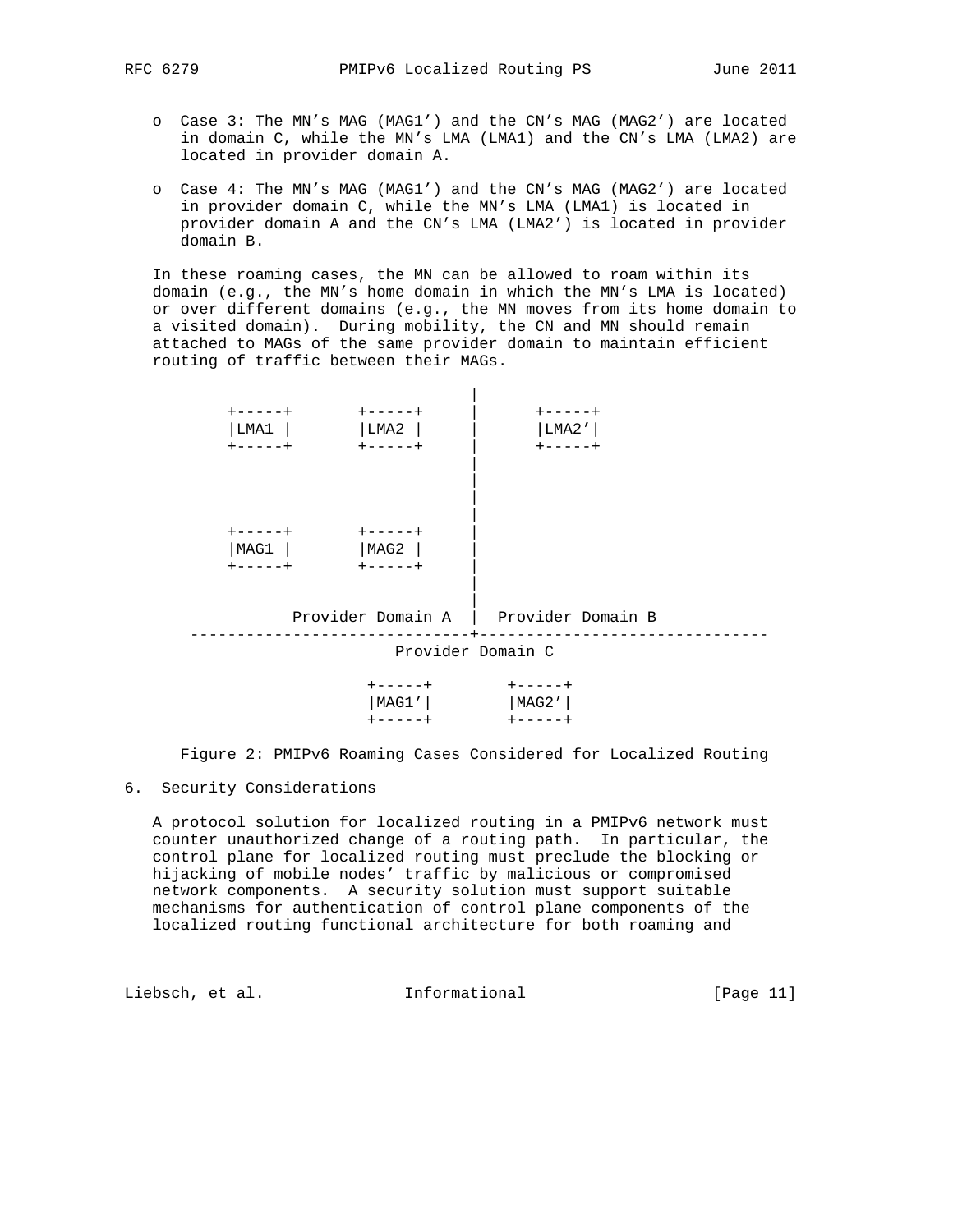non-roaming scenarios. Any possibility for Internet hosts to interfere with the localized routing procedure in a malicious manner must be precluded.

 Since network entities other than MNs and CNs perform signaling to set up localized routing, the MIPv6 return routability test [RFC3775] is not suitable to authenticate associated signaling messages in PMIPv6. Solutions for localized routing in PMIPv6 need to mitigate, or to provide sufficient defense against, possible security threats. When PMIPv6 participants are administered within the same domain, infrastructure-based authorization mechanisms, such as IPsec, may be usable to protect signaling for localized routing.

 Existing security associations according to [RFC5213] can be re-used to protect signaling for localized routing on the interface between a MAG and an LMA. In the case where a protocol solution for localized routing in PMIPv6 relies on protocol operation between MAGs, means for protection of signaling between these MAGs must be provided. The same applies for signaling on a possible protocol interface between two LMAs of the same domain.

## 7. Acknowledgments

 Many aspects of the problem space for route optimization in PMIPv6 have been discussed in the context of a PMIPv6 Route Optimization Design Goals document, which was submitted to the NetLMM WG in November 2007. This group of contributors includes Sangjin Jeong, Christian Vogt, Ryuji Wakikawa, Marco Liebsch, Behcet Sarikaya, Shinta Sugimoto, Long Le, Alice Qinxia, and Jaehwoon Lee. Many thanks to Rajeev Koodli for his comments about the structure and scope of this problem statement for the NetExt WG.

 This problem statement reflects the results of the discussion in the NetExt group. Many thanks to Hidetoshi Yokota, Carlos Bernardos, Ashutosh Dutta, Sri Gundavelli, Mohana Jeyatharan, Jouni Korhonen, Glen Zorn, Dirk von Hugo, Frank Xia, Xiangsong Cui, and Basavaraj Patil for their comments and support to improve the quality of the problem statement.

Liebsch, et al. 1nformational [Page 12]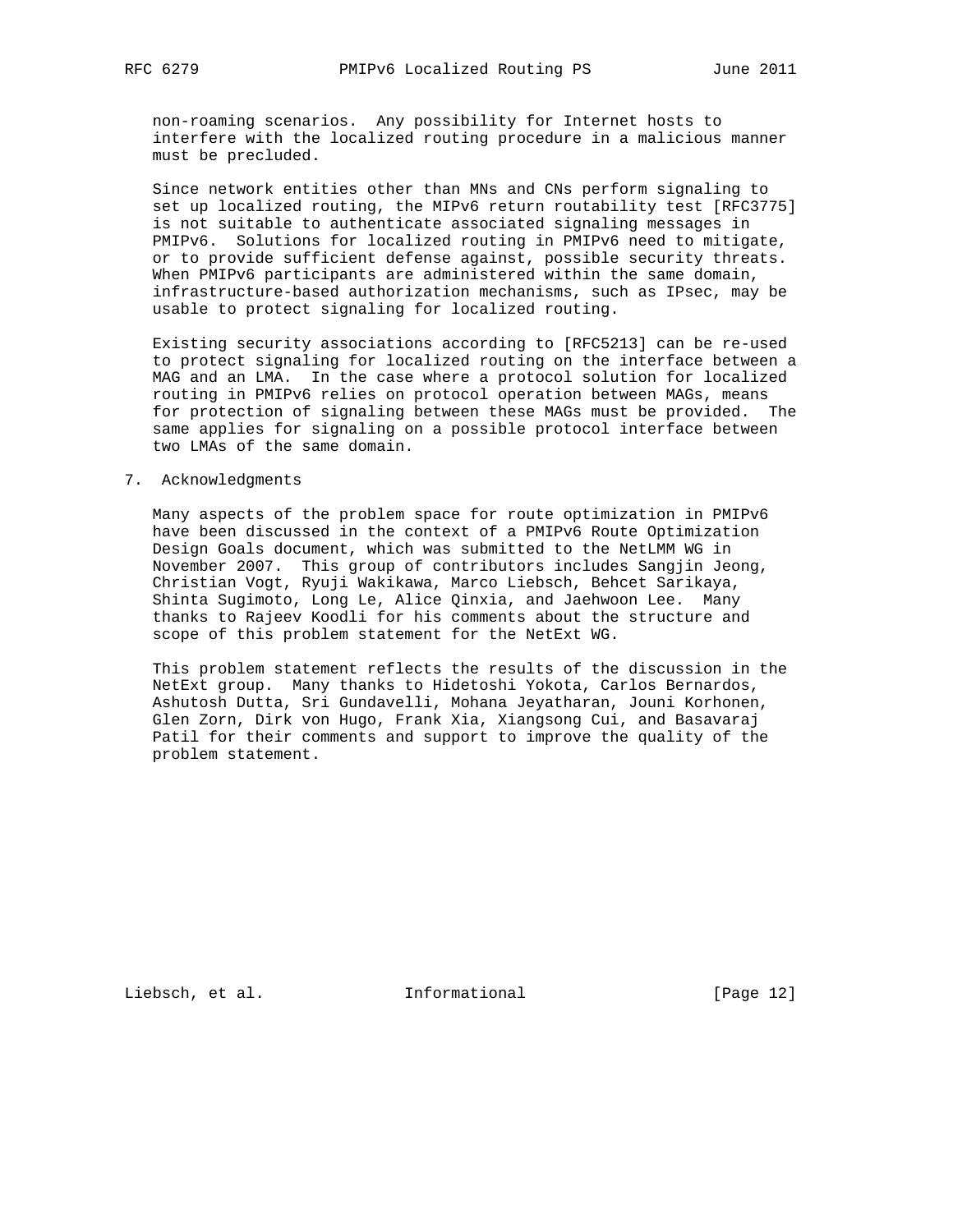# 8. References

- 8.1. Normative References
	- [RFC2119] Bradner, S., "Key words for use in RFCs to Indicate Requirement Levels", BCP 14, RFC 2119, March 1997.
	- [RFC5213] Gundavelli, S., Ed., Leung, K., Devarapalli, V., Chowdhury, K., and B. Patil, "Proxy Mobile IPv6", RFC 5213, August 2008.
	- [RFC5844] Wakikawa, R. and S. Gundavelli, "IPv4 Support for Proxy Mobile IPv6", RFC 5844, May 2010.
- 8.2. Informative References
	- [PMIP6-LR] Zorn, G., Wu, Q., Liebsch, M., and J. Korhonen, "Diameter Support for Proxy Mobile IPv6 Localized Routing", Work in Progress, May 2011.
	- [RFC3775] Johnson, D., Perkins, C., and J. Arkko, "Mobility Support in IPv6", RFC 3775, June 2004.
	- [RFC5779] Korhonen, J., Ed., Bournelle, J., Chowdhury, K., Muhanna, A., and U. Meyer, "Diameter Proxy Mobile IPv6: Mobile Access Gateway and Local Mobility Anchor Interaction with Diameter Server", RFC 5779, February 2010.

Liebsch, et al. 1nformational [Page 13]